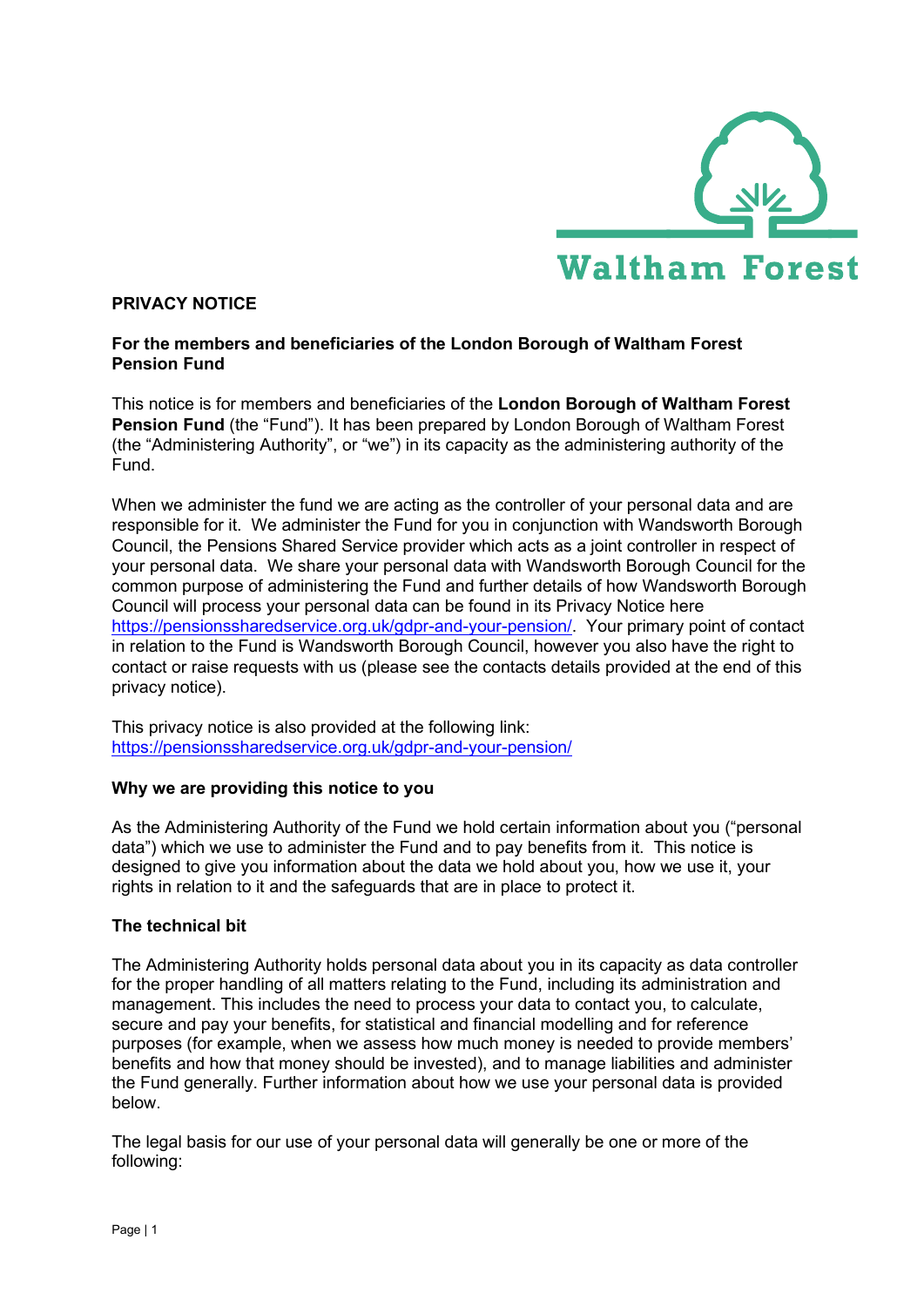- a) we need to process your personal data to satisfy our legal obligations as the Administering Authority of the Fund; and/or
- b) we need to process your personal data to carry out a task in the public interest or in the exercise of official authority in our capacity as a public body; and/or
- c) we need to process your personal data for the legitimate interests of administering and managing the Fund and liabilities under it, calculating, securing and paying benefits and performing our obligations and exercising any rights, duties and discretions the Administering Authority has in relation to the Fund; and/or
- d) because we need to process your personal data to meet our contractual obligations to you in relation to the Fund (for example, under an agreement that you will pay additional voluntary contributions to the Fund), or to take steps, at your request, before entering into a contract.

### What personal data we hold, and how we obtain it

The types of personal data we hold and process about you can include:

- Contact details, including name, address, telephone numbers and email address.
- Identifying details, including date of birth, national insurance number and employee and membership numbers.
- Information that is used to calculate and assess eligibility for benefits, for example, length of service or membership and salary information.
- Financial information relevant to the calculation or payment of benefits, for example, bank account and tax details.
- Information about your family, dependents or personal circumstances, for example, marital status and information relevant to the distribution and allocation of benefits payable on death.
- Information about your health, for example, to assess eligibility for benefits payable on ill health, or where your health is relevant to a claim for benefits following the death of a member of the Fund.
- Information about a criminal conviction if this has resulted in you owing money to your employer or the Fund and the employer or Fund may be reimbursed from your benefits.

We obtain some of this personal data directly from you. We may also obtain data (for example, salary information) from your current or past employer(s) or companies that succeeded them in business, from a member of the Fund (where you are or could be a beneficiary of the Fund as a consequence of that person's membership of the Fund) and from a variety of other sources including public databases (such as the Register of Births, Deaths and Marriages), our advisers and government or regulatory bodies, including those in the list of organisations that we may share your personal data with set out below.

Where we obtain information concerning certain "special categories" of particularly sensitive data, such as health information, extra protections apply under the data protection legislation. We will only process your personal data falling within one of the special categories with your consent, unless we can lawfully process this data for another reason permitted by that legislation. You have the right to withdraw your consent to the processing at any time by notifying the Administering Authority in writing. However, if you do not give consent, or subsequently withdraw it, the Administering Authority may not be able to process the relevant information to make decisions based on it, including decisions regarding the payment of your benefits.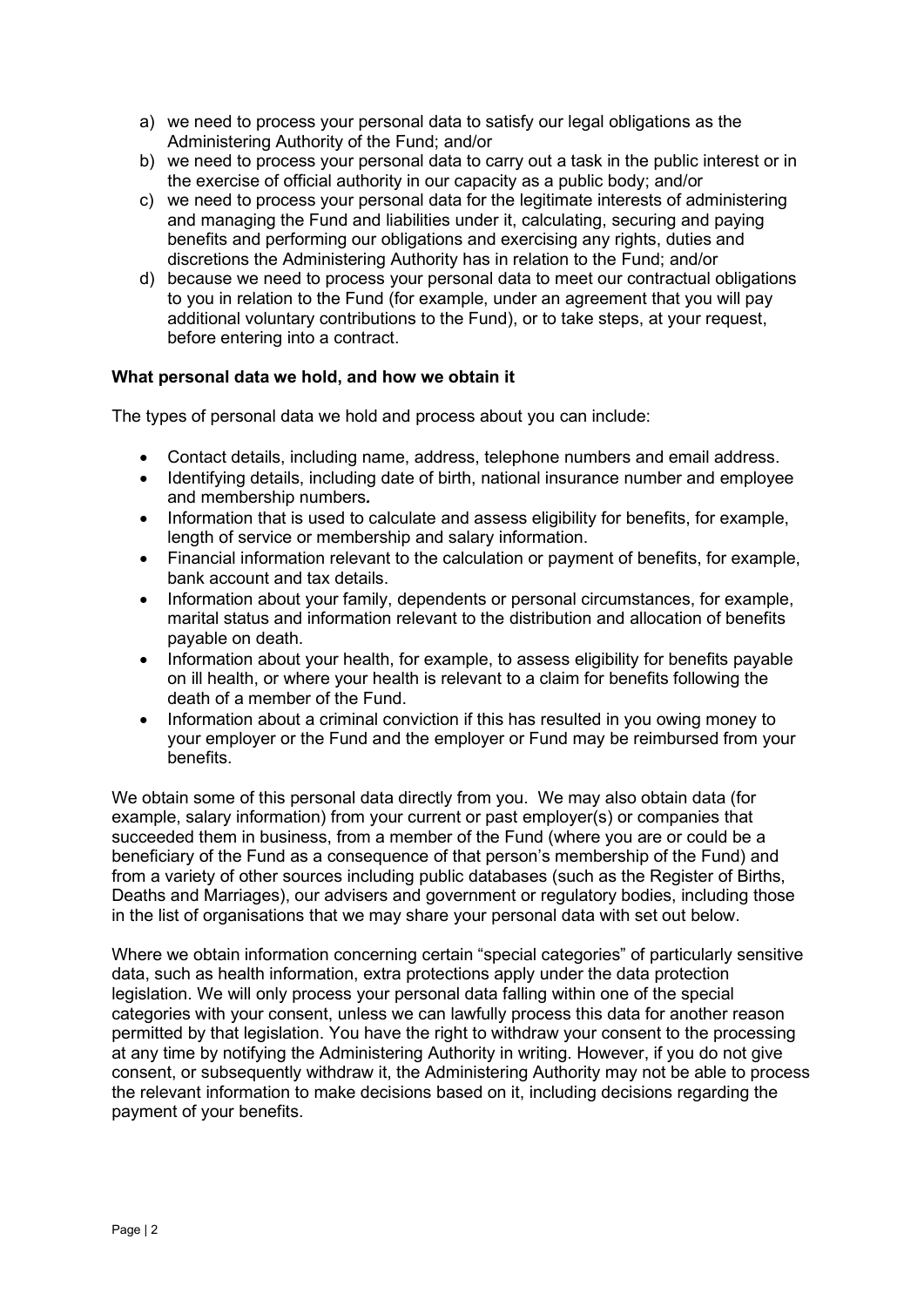Where you have provided us with personal data about other individuals, such as family members, dependants or potential beneficiaries under the Fund, please ensure that those individuals are aware of the information contained within this notice.

# How we will use your personal data

We will use this data to deal with all matters relating to the Fund, including its administration and management. This can include the processing of your personal data for all or any of the following purposes:

- to contact you.
- to assess eligibility for, calculate and provide you (and, if you are a member of the Fund, your beneficiaries upon your death) with benefits.
- to identify your potential or actual benefit options and, where relevant, implement those options.
- to allow alternative ways of delivering your benefits, for example, through the use of insurance products and transfers to or mergers with other pension arrangements.
- for statistical and financial modelling and reference purposes (for example, when we assess how much money is needed to provide members' benefits and how that money should be invested).
- to comply with our legal and regulatory obligations as the administering authority of the Fund.
- to address queries from members and other beneficiaries and to respond to any actual or potential disputes concerning the Fund.
- the management of the Fund's liabilities, including the entering into of insurance arrangements and selection of Fund investments.
- in connection with the sale, merger or corporate reorganisation of or transfer of a business by the employers that participate in the Fund and their group companies.

## Organisations that we may share your personal data with

From time to time we will share your personal data with advisers and service providers so that they can help us carry out our duties, rights and discretions in relation to the Fund. Some of those organisations will simply process your personal data on our behalf and in accordance with our instructions. Other organisations will be responsible to you directly for their use of personal data that we share with them. They are referred to as data controllers and we have highlighted them in the table below. The data controllers may be obliged under the data protection legislation to provide you with additional information regarding the personal data they hold about you and how and why they process that data. Further information may be provided to you in a separate notice or may be obtained from the advisers and service providers direct, for example via their websites.

These organisations include the Fund's:

| Data processors |                                                                                  | <b>Data controllers</b> |                                                                                                |
|-----------------|----------------------------------------------------------------------------------|-------------------------|------------------------------------------------------------------------------------------------|
|                 | Administrator - (currently Waltham<br>Forest Council)                            | $\bullet$               | Wandsworth Borough Council – (as the<br><b>Pensions Shared Service)</b>                        |
|                 | (Third party) administrator $-$ (currently the<br>Pensions Shared Service (PSS)) | $\bullet$<br>$\bullet$  | Actuarial consultant – (currently Mercer)<br>Scheme benefit consultant - (currently            |
|                 | Accountants & creditors - (currently<br><b>Waltham Forest Council)</b>           | $\bullet$               | Mercer)<br>Investment adviser – (currently Mercer)                                             |
| $\bullet$       | Bureaus for mortality screening and<br>locating members - (currently ATMOS)      | $\bullet$               | Additional Voluntary Contribution providers -<br>(currently Clerical Medical & Equitable Life) |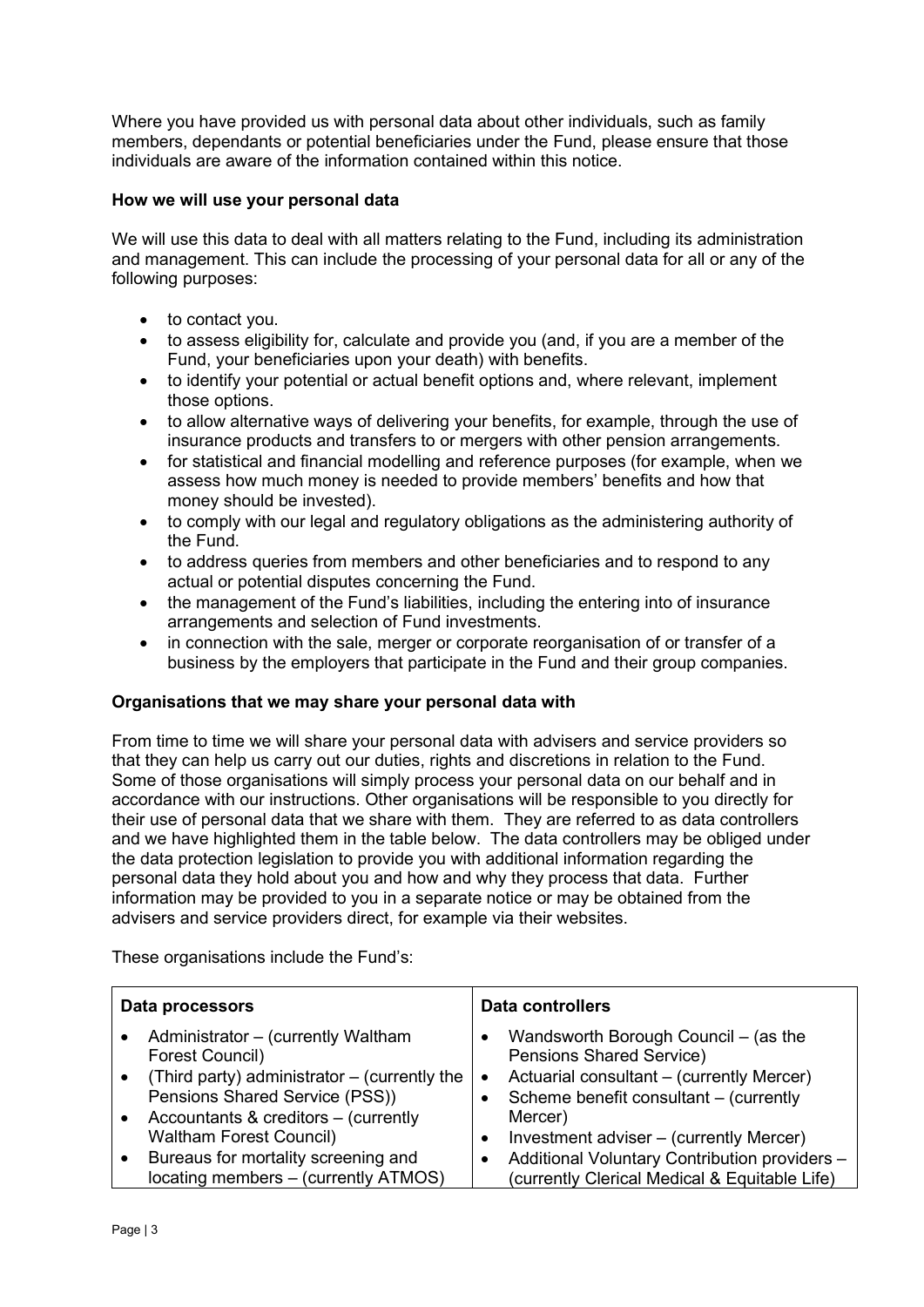| $\bullet$ | Overseas payments provider to transmit<br>payments to scheme member with non-<br>UK accounts – (currently Western Union)<br>Printing companies - (currently Waltham<br>Forest Council and Adare)<br>Pensions software provider – (currently<br>Aquila Heywood)<br>SAP Payroll - (currently CDS Print and<br>Creative (Printing of Pension Payslips)) | Legal adviser - (currently Waltham Forest<br>$\bullet$<br>Legal Department and Sackis)<br>Fund Actuary – (currently Mercer)<br>$\bullet$<br>Statutory auditor - (currently KPMG)<br>$\bullet$<br>External auditor - (currently Mazars)<br>$\bullet$<br>Internal auditor - (South West London Audit<br>$\bullet$<br>Partnership (SWLAP))<br>Occupational Health Provider - (currently<br>$\bullet$<br>Medigold Health Consultancy)<br>LGPS National Insurance database - (South<br>$\bullet$<br><b>Yorkshire Pensions Authority)</b><br>Administering authorities of other LGPS<br>$\bullet$<br>funds (or their agents, such as third-party<br>administrators) where you have been a<br>member of another LGPS fund and the<br>information is needed to determine the<br>benefits to which you or your dependants<br>are entitled<br>The Department for Work and Pensions<br>٠<br>The Government Actuary's Department<br>$\bullet$<br>The Cabinet Office $-$ for the purposes of the<br>$\bullet$<br><b>National Fraud Initiative</b><br><b>HM Revenue &amp; Customs</b><br>$\bullet$<br>The Courts of England and Wales - for the<br>$\bullet$ |
|-----------|------------------------------------------------------------------------------------------------------------------------------------------------------------------------------------------------------------------------------------------------------------------------------------------------------------------------------------------------------|------------------------------------------------------------------------------------------------------------------------------------------------------------------------------------------------------------------------------------------------------------------------------------------------------------------------------------------------------------------------------------------------------------------------------------------------------------------------------------------------------------------------------------------------------------------------------------------------------------------------------------------------------------------------------------------------------------------------------------------------------------------------------------------------------------------------------------------------------------------------------------------------------------------------------------------------------------------------------------------------------------------------------------------------------------------------------------------------------------------------------------------------|
|           |                                                                                                                                                                                                                                                                                                                                                      | purpose of processing pension sharing<br>orders on divorce                                                                                                                                                                                                                                                                                                                                                                                                                                                                                                                                                                                                                                                                                                                                                                                                                                                                                                                                                                                                                                                                                     |
|           |                                                                                                                                                                                                                                                                                                                                                      |                                                                                                                                                                                                                                                                                                                                                                                                                                                                                                                                                                                                                                                                                                                                                                                                                                                                                                                                                                                                                                                                                                                                                |

In each case we will only do this to the extent that we consider the information is reasonably required for these purposes.

In addition, where we make Fund investments or seek to provide benefits for Fund members in other ways, such as through the use of insurance, then we may need to share personal data with providers of investments, insurers and other pension scheme operators. In each case we will only do this to the extent that we consider the information is reasonably required for these purposes.

From time to time we may provide some of your data to your employer and their relevant subsidiaries (and potential purchasers of their businesses) and advisers for the purposes of enabling your employer to understand its liabilities to the Scheme. Your employer would generally be a controller of the personal data shared with it in those circumstances. For example, where your employment is engaged in providing services subject to an outsourcing arrangement, the Administering Authority may provide information about your pension benefits to your employer and to potential bidders for that contract when it ends or is renewed.

Where requested or if we consider that it is reasonably required, we may also provide your data to government bodies and dispute resolution and law enforcement organisations, including those listed above, the Pensions Regulator, the Pensions Ombudsman and Her Majesty's Revenue and Customs (HMRC). They may then use the data to carry out their legal functions.

The organisations referred to in the paragraphs above may use the personal data to perform their functions in relation to the Fund as well as for statistical and financial modelling (such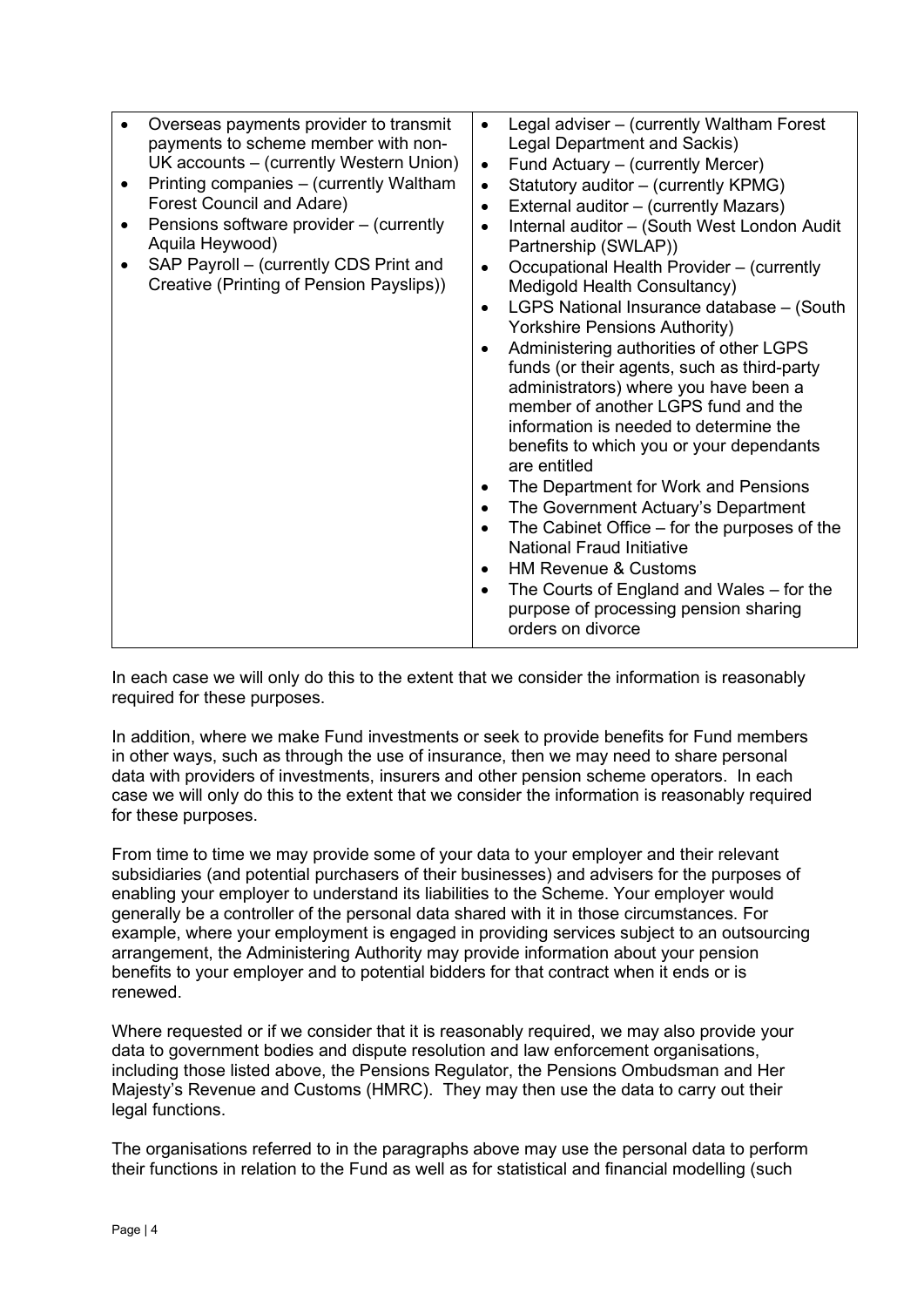as calculating expected average benefit costs and mortality rates) and planning, business administration and regulatory purposes. They may also pass the data to other third parties (for example, insurers may pass personal data to other insurance companies for the purpose of obtaining reinsurance), to the extent they consider the information is reasonably required for a legitimate purpose.

In some cases recipients of your personal data may be outside the UK. This means your personal data may be transferred outside the EEA to a jurisdiction that may not offer an equivalent level of protection as is required by EEA countries. If this occurs, we are obliged to verify that appropriate safeguards are implemented with a view to protecting your data in accordance with applicable laws. Please use the contact details below if you want more information about the safeguards that are currently in place.

We do not use your personal data for marketing purposes and will not share this data with anyone for the purpose of marketing to you or any beneficiary.

## How long we keep your personal data

We will only keep your personal data for as long as we need to in order to fulfil the purpose(s) for which it was collected and for so long afterwards as we consider may be required to deal with any questions or complaints that we may receive about our administration of the Fund, unless we elect to retain your data for a longer period to comply with our legal and regulatory obligations. In practice, this means that your personal data will be retained for such period as you (or any beneficiary who receives benefits after your death) are entitled to benefits from the Fund and for a period of 15 years after those benefits stop being paid. For the same reason, your personal data may also need to be retained where you have received a transfer, or refund, from the Fund in respect of your benefit entitlement.

## Your rights

You have a right to access and obtain a copy of the personal data that the Administering Authority holds about you and to ask the Administering Authority to correct your personal data if there are any errors or it is out of date or incomplete. In certain circumstances you have the right to object to the processing of your personal data; for example, you have the right to object to processing of your personal data which is based on the public interest or legitimate interests identified in the section above headed "The Technical Bit", or where processing is for direct marketing purposes. In some cases you may also have a right to ask the Administering Authority to restrict the processing of your personal data until any errors are corrected, or to transfer or (in very limited circumstances) erase your personal data. You can obtain further information about these rights from the Information Commissioner's Office at: www.ico.org.uk or via their telephone helpline (0303 123 1113).

If you wish to exercise any of these rights or have any queries or concerns regarding the processing of your personal data, please contact the Fund administrator as indicated below. You also have the right to lodge a complaint in relation to this privacy notice or the Administering Authority's processing activities with the Information Commissioner's Office which you can do through the website above or their telephone helpline.

As explained in the section above headed "How we will use your personal data", one of the reasons we collect and hold your personal data is to administer your Fund benefits. If you do not provide the information we request, or ask that the personal data we already hold is deleted or that the processing of the personal data be restricted, this may affect our ability to administer your benefits, including the payment of benefits from the Fund. In some cases it could mean